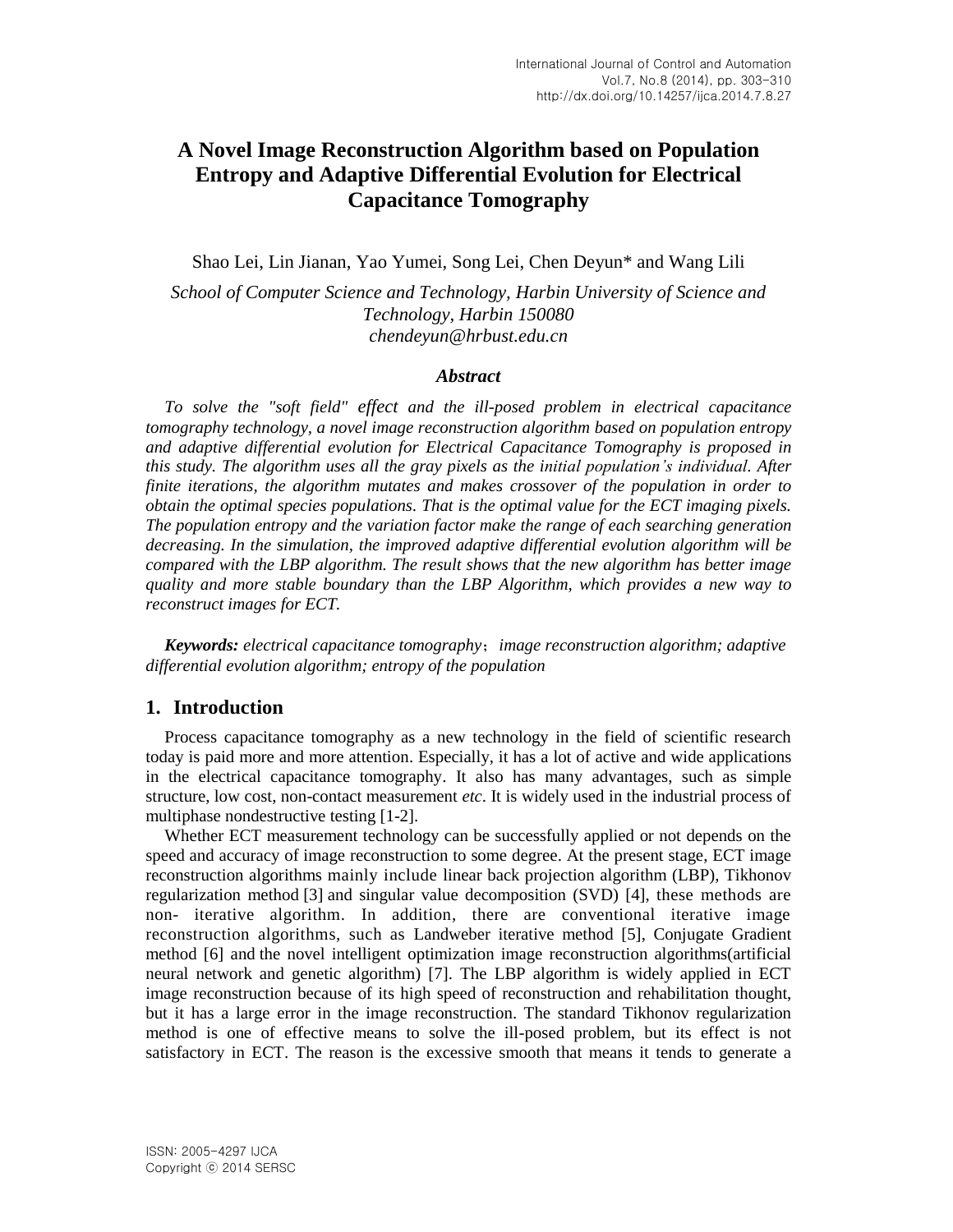smooth approximation solution. So it will lose some unsmooth information, and the lost detailed information can lead the image spatial resolution to be low.

Landweber algorithm has good image reconstruction quality, which is one of the steepest descent methods. Although it has better image quality, the disadvantage of slow convergence is clearly not suitable for imaging environment which requires higher real-time. Genetic algorithm is an intelligent algorithm which simulates biological evolution and genetic. This algorithm gets an individual with the best fitness through the selection and evolution of the initial population. Then it uses it as the optimal solution of genetic algorithm. However, this algorithm has the problem of premature convergence. The problem is embodied in premature loss of the population diversity, and it will fall into locally optimal solution. The fitness stopped changing and it also cannot find the global optimal solution. The genetic algorithm may have the problem of slow convergence, and it even cannot converge to the global optimal solution.

This study presents an adaptive differential evolution algorithm which is applying to the image reconstruction of electrical capacitance tomography after analyze the ECT principle. The algorithm is not only based on real coding with the characteristics of global optimization but also overcomes the problem of precocity of genetic algorithm. The population entropy and various mutagenic factors reduce the searching range of each generation. Compared with the above iterative and non-iterative algorithms, this algorithm do not need calculate derivative. It has less control parameters and it is easier to understand and realize.

# **2. The System Principles of Electrical Capacitance Tomography**

Typical capacitance tomography system mainly includes three parts: capacitive sensors, data acquisition systems and imaging computer. 12-electrode capacitance system is used as an example, and the structure of the system is shown in Figure 1 [8-10]. The principle of ECT image reconstruction is that when the distribution of the medium in the pipe changes, the capacitance between the capacitor plates also will change, thus it can calculate the media distribution in the pipe by using the inversion algorithm according to the measured capacitance value.



**Figure 1. Structure of the System**

The electrode capacitance sensors in the clockwise are marked as 1, 2 ...12. For the N electrode sensor system, the total number M of independent electrode can be gotten according to the formula (1):

$$
M = C_N^2 = N.(N - 1) / 2
$$
 (1)

In the 12-electrode capacitance system, 66 independent capacitance measurement data can be obtained.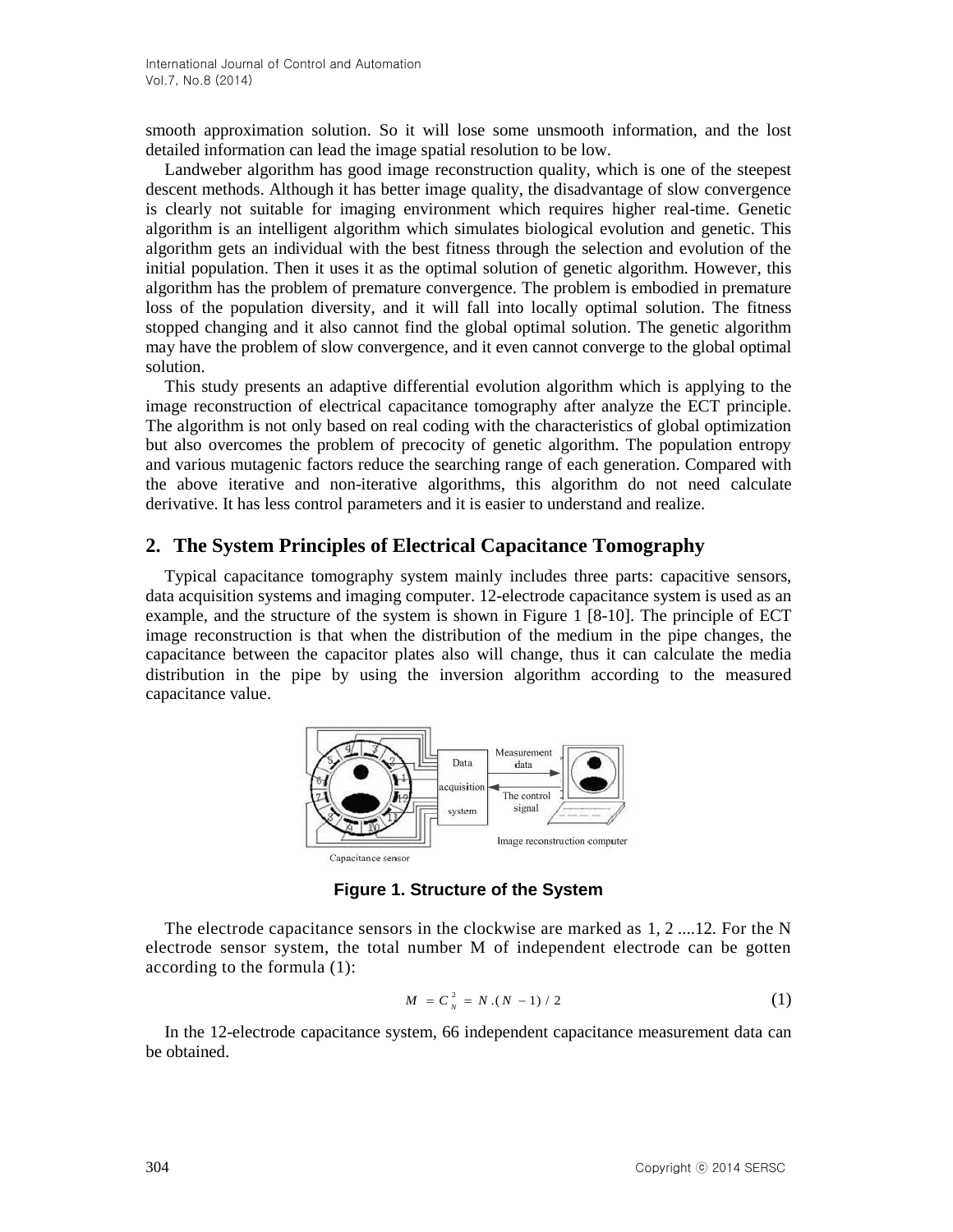Currently, the image reconstruction method of ECT is based on the linear model which is from permittivity to capacitors, and the model is simplified, discrete and normalized. Then the formula is as follows:

$$
SG = C \tag{2}
$$

In the formula, *C* is normalized capacitance measurement field matrix of  $m \times 1$ ; *G* is normalized permittivity distribution field matrix of  $n \times 1$ , and it represents the gray values of the image in the image reconstruction;  $S$  is sensitive field matrix of  $m \times n$ , and it reflect the changes of capacitance C which is impacted by the distribution of substance G [11-12].

#### **3. Principle of Imaging Algorithm**

For ECT inverse problem of pathological features, this study introduces population entropy and variable variation factor's adaptive differential evolution algorithm*. NG* is the scale of the population, and it must be set carefully. If NG is too large, it will slow down the algorithm's convergence rate. But if it is too small, it will speed up the convergence rate quite quickly, and it can also miss the global optimal solution.

This study selects Weighted and Amended Gauss-Newton's (WAGN) iteration as the initial population [13].

WAGN iterative formula is:

$$
G_{k+1} = G_k - \omega_k \alpha_k \left[ S^T S + \lambda_k I \right]^{-1} S^T (SG_k - C)
$$
 (3)

In the formula,  $\lambda > 0$  and it is the regularization parameter. *I* is a unit field matrix  $m \times n$ .  $\alpha_k$  is a one-dimensional search factor.  $\omega$  is the weight matrix and its value is:

**Contract** 

$$
\omega = \beta \cdot diag \left( \frac{1}{\Delta \rho_1^1} \middle| \frac{1}{\Delta \rho_2^1} \middle| \dots \middle| \frac{1}{\Delta \rho_N^1} \right) \tag{4}
$$

1  $\Delta \rho_i^1$  is calculated from the i-th component of  $-\left[S^T S + \lambda_k I\right] S^T (SG_k - C)$ *T k*  $-[S^T S + \lambda_L I]^{-1} S^T (SG_L - C)$ .  $\beta$  is the scale factor and its value can be obtained by using the following formula:

$$
\beta^2 \cdot \sum_{i=1}^N \frac{1}{\left| \Delta \rho_i^1 \right|^2} = N^2 \tag{5}
$$

The solution of each step of iterative of Gauss-Newton algorithm is used as the simulated initial population  $CG_i$  ( $i = 1, 2, ..., NG$ ) of ECT. The T-th generation and i-th species is represented as follows:

$$
CG_i^{\ t} = \{tg'_{i1}, tg'_{i2}, tg'_{i3}, tg'_{i4},...,tg'_{id}\}\
$$
 (6)

Multiply species: three mutually different integers  $k_1, k_2, k_3$  are selected from populations, k belongs to NG and it is different from i. The selected species are mutated and the variability species can be gotten as follows:

$$
VG_i^{\,t+1} = CG_{k_3}^{\,t} + F \bullet (CG_{k_1}^{\,t} - CG_{k_2}^{\,t}) \tag{7}
$$

$$
VG_i^{\ t} = \{vg_{i1}^{\ t},vg_{i2}^{\ t},vg_{i3}^{\ t},vg_{i4}^{\ t},\ldots,vg_{id}^{\ t}\}
$$
 (8)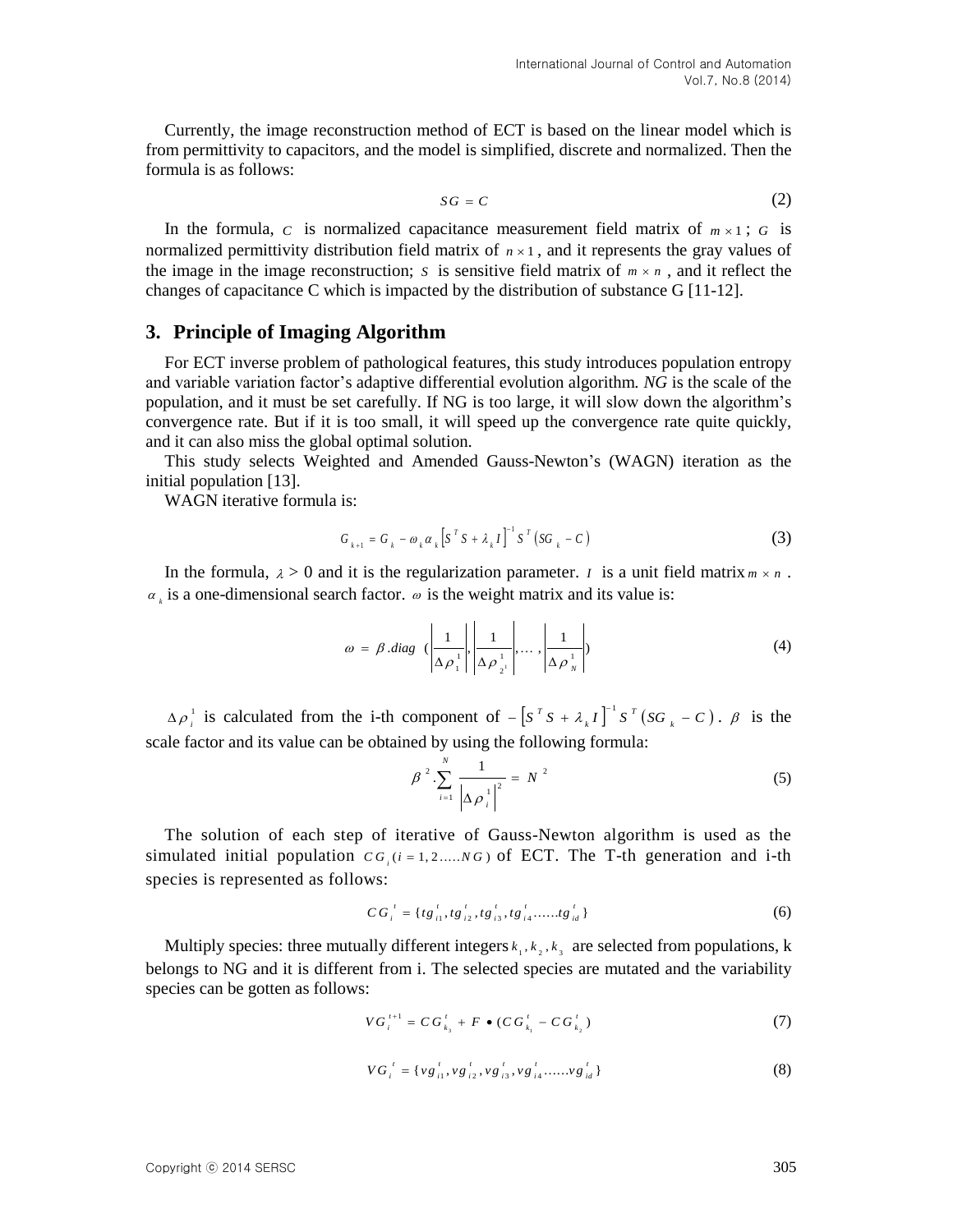Then it cross the species in order to increase the diversity of the population, and the test vectors can be obtained through the following way:

$$
ug_{ij}^{t+1} = \begin{cases} v g_{ij}^{t+1}, & \text{rand}(j) \le CR \text{ or } j = \text{randn}(i) \\ c g_{ij}^{t}, & \text{rand}(j) > CR \text{ and } j \ne \text{randn}(i) \end{cases}
$$
(9)

$$
U G_i^{\ t} = \{ u g_{i1}^{\ t}, u g_{i2}^{\ t}, u g_{i3}^{\ t}, u g_{i4}^{\ t}, \dots u g_{id}^{\ t} \}
$$
 (10)

*CR* is the crossover probability constant. rand (j)  $\in$  [0, 1] and it is uniformly distributed random number. F is variability factor. The speed of convergence is significantly affected by the selection of crossover factor and mutation factor, its value is typically between 0 and 1. If values of crossover factor and mutation factor were great, it is easy to fall into local optimum and premature though it can accelerate the convergence of the algorithm. So in the course of this study it presents a time-varying mutation factor to the adaptive differential evolution algorithm based on population entropy, and it is described as follows:

*NG* is the scale of the population,  $f_{min}$  and  $f_{max}$  are the maximum and minimum fitness values of each generation. The solution space of the objective function is divided into *N* different areas as  $U_i$ ,  $i = (1, 2, 3, \dots, N)$ , and the dividing rules is as follows:<br>*H*<sub> $I$ </sub>  $\in$  (*f*<sub> $f$ </sub>  $\in$  (*i*<sub> $f$ </sub>  $\in$   $f$ <sup>*f*<sub>max</sub></sup>  $f$ <sub>*m*<sub>m</sub></sub>  $f$ <sub>*f*<sub>*m*<sub>x</sub></sub>  $\in$   $f$ <sub>*m*<sub>in</sub></sub>  $\in$ </sub>

$$
U_{i} \in \{f_{\min} + (i-1)\frac{f_{\max} - f_{\min}}{N}, f_{\min} + i\frac{f_{\max} - f_{\min}}{N}\}\
$$

If there are  $N_i$  groups of species' fitness values belonging to  $U_i$ , so the probability of species appearing in the *i*-th area is described as following according to the definition.

$$
p_i = \frac{N_i}{N} \tag{11}
$$

The t-th generation of population entropy is defined as:

$$
S_{i} = -\sum_{i=1}^{N} p_{i} \ln p_{i}
$$
 (12)

The control parameter S is set as follows:

$$
S_r = 0.98 \exp \frac{-t}{t_{\text{max}}} \tag{13}
$$

Then the value range of single element of each species is as:  $x_j \in [r_j^{\min}, r_j^{\max}], j = 1, 2, 3...n$ ,  $CN_{i,j}^{\min}$  and  $CN_{i,j}^{\max}$  are the minimum and maximum values of j-th element, they are from the t-th generation population's first 70% fitness species. When  $S_i$  /  $S \leq S_i$ , it will change the population search range:

$$
r_j^{\min} = w \, C \, N_{t,j}^{\min} + (1 - w) \, r_{t,j}^{\min} \tag{14}
$$

$$
r_j^{\max} = w C N_{t,j}^{\min} + (1 - w) r_{t,j}^{\max}
$$
 (15)

The factor  $F$  is set as dynamic variation factors, and it will decrease with the increasing of iteration. It is described like equation (16). *ci* is the maximum number of iterations, and i is the current iteration number.  $F_{\text{max}}$  and  $F_{\text{min}}$  are the maximum and minimum values of the adaptation.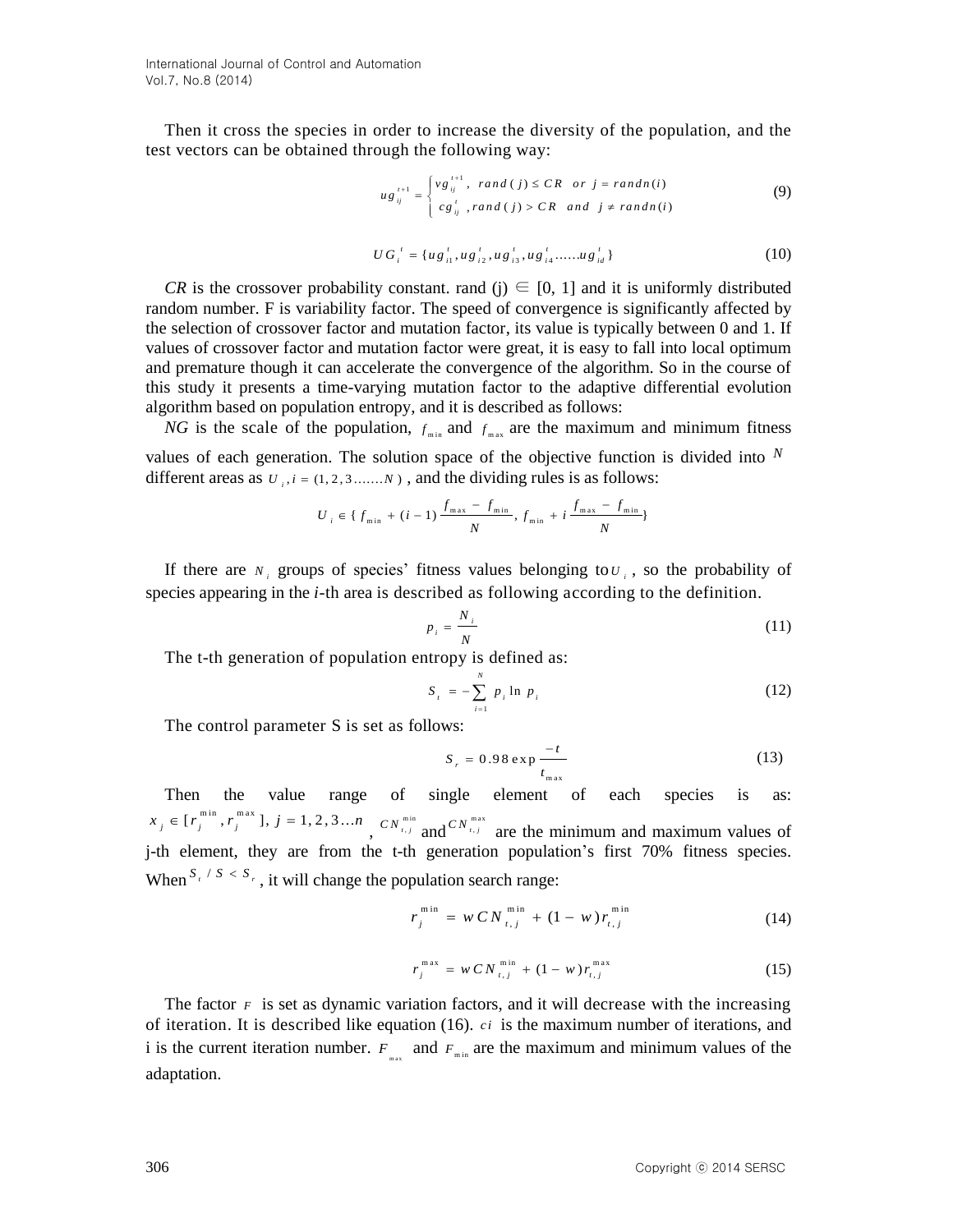International Journal of Control and Automation Vol.7, No.8 (2014)

$$
F = F_{\max} - \frac{F_{\max} - F_{\min}}{c i} i \tag{16}
$$

The next generation of the species is as follows:

$$
CG_i^{t+1} = \begin{cases} UG_i^{t+1}, f(UG_i^{t+1}) < f(CG_i^t) \\ CG_i^t, f(UG_i^{t+1}) \ge f(CG_i^t) \end{cases} \tag{17}
$$

Mutation and crossover constantly repeat until it is the maximum generation, then the value of G which is needed in ECT can be obtained.

The image is corrected from the physical meaning, and the formula (18) is described as follows:

$$
G_i^{(k)} = \begin{cases} 0 & \text{if } G_i^{(k)} \le 0 \\ G_i^{(k)} & \text{if } 0 < G_i^{(k)} \le 1 \\ 1 & G_i^{(k)} > 1 \end{cases} \tag{18}
$$

In the formula,  $G_i^{(k)}$  is the optimal population of i-th component.

## **4. Results of Simulation and Experiment**

In order to verify the effectiveness of the algorithm, simulation test is done with the 12-electrode. In this study, pipeline section is divided into 1024 pixels with  $32 \times$ 32 grid, and the effective cross-sectional area of the pipe has 856 pixels. Three typical flow patterns are used in the numerical simulation, and they are the core flow, high-level flow and multi trickle. The comparison and verification will be made between the new algorithm of this study and LBP algorithm, then the results are shown in Table 1 (the dark area is water, and light areas are oil).

**Table 1. Results of Image Reconstruction**

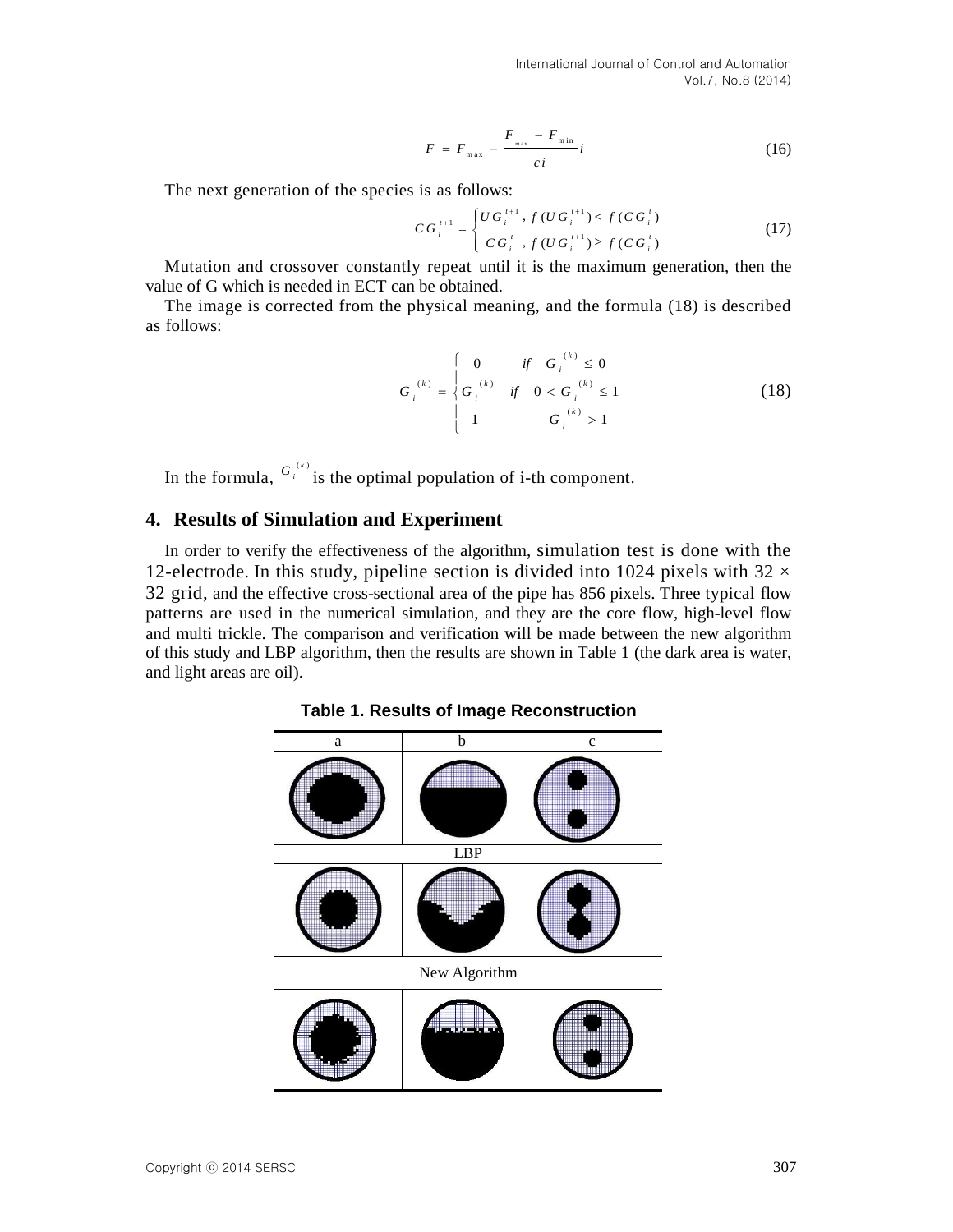Simulation applications are performed on computers with Core (TM) 2 Duo CPU, 2 GHz, and 1.00GB memory by using MATLAB 7.0. In order to analyze and evaluate the quality of the reconstructed image, the quality evaluation of the image is defined as follows:

$$
\eta = \frac{\sum_{i=1}^{n} |g_{i}(im\,g) - g_{i}(init)|}{\sum_{i=1}^{n} g_{i}(init)}
$$
(19)

 $g_{img}$  represents the calculated result,  $g_{imf}$  represents the original image vector, *i* represents split unit number, *n* is the total split unit. As can be seen from the experiment, the new algorithm can make the high-level flow, multi trickle and the core flow all show good imaging effect. Errors of the image are shown in Table 2.

|                         | а     |       | C     |
|-------------------------|-------|-------|-------|
| L <sub>RP</sub>         | 38.42 | 49.68 | 76.92 |
| <b>New</b><br>Algorithm | 25.56 | 34.97 | 19.62 |

**Table 2. Error (%)**

According to the imaging results in Table 1 and Table 2, the results show that the imaging principle of LBP algorithm is simple, but the imaging effect is poor. Especially, when the error rate of multi trickle is as high as 76.92%, there is a large gap between the reconstructed image and original flow pattern. So the new algorithm has better imaging accuracy and quality than LBP algorithm.

# **5. Conclusion**

This study proposes a new algorithm based on population entropy and variable variation factor's adaptive differential evolution. Firstly, the algorithm gets the initial population according to WAGN algorithm. Then it carries the initial population into the new algorithm to mutation, crossover and selection. So it can get the optimal population, and that is the needed pixels value of ECT imaging. For the simple standard flow pattern, the results of numerical experiments show that the new algorithm has higher image quality and smaller error rate than LBP algorithm in the image reconstruction of ECT. The algorithm solves the problem of premature phenomenon in traditional genetic algorithm, and it overcomes the difficulty of the selection of regularization parameter and the design of stable functional in Tikhonov algorithm. The algorithm is different from the traditional binary-coded genetic algorithm, but it encodes with the real number. This algorithm has the advantage of simple programming and global convergence etc. In addition, it is easy to implement. So it provides a new and effective solution for ECT image reconstruction.

# **Acknowledgements**

This work is supported by the National Natural Science Foundation of China (60572153, 60972127), Specialized Research Fund for the Doctoral Program of Higher Education (200802140001), Natural Science Foundation of Heilongjiang Province (QC2012C059), and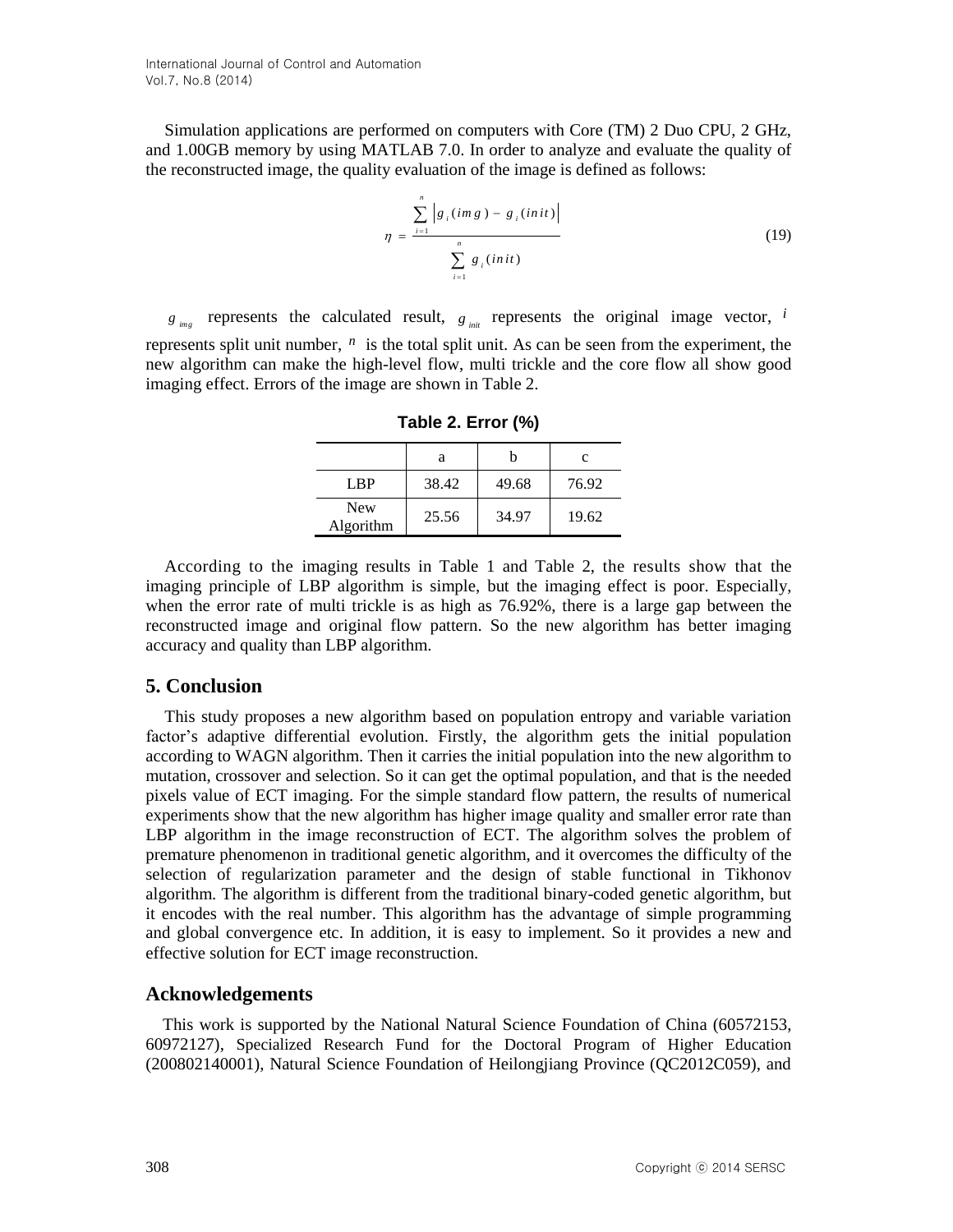Scientific Research Fund of Heilongjiang Provincial Education Department (11541040, 12511097, and 12531094).

#### **References**

- [1] T. Loser, R. Wajman and D. Mewes "Electrical capacitance tomography", image reconstruction along electrical field lines, Measurement Science and Technology, vol. 12, no. 8, **(2001)**.
- [2] S. Meng, L. Shi, L. Zhihong and L. Jing, "The Measurement of density of dilute Gas-Solid two phase flow by using ECT", Boiler technology, vol. 11, no. 1, **(2010)**.
- [3] X. Shaolin and Z. Fengzhi, "Optimization method", Shanghai science and Technology Press, Shanghai, **(1983)**.
- [4] C. Yu, G. Baoqing and Z. Lixin, "Image reconstruction based on weighted SVD truncated conjugate gradient algorithm for ECT", Optics and Precision Engineering, vol. 18, no. 3, **(2010)**.
- [5] L. Landweber, "An iteration formula for Fredholm integral equations of the first kind", American journal of mathematics, vol. 73, no. 3, **(1951)**.
- [6] W. Huaxiang, Z. Xueming and Z. Lifeng, "Conjugate gradient algorithm for ECT", Journal of Tianjin University, vol. 38, no. 1, **(2005)**.
- [7] C. Deyun, Y. Congjing and Z. Guibin, "A novel method of plotting sensor sensitivity field and image reconstruction algorithms for ECT", Chinese Journal of Scientific Instrument, vol. 26, no. 3, **(2005)**.
- [8] C. G. Xie, A. Plaskowski and M. S. Beck, "8-electrode capacitance system for two-component flow identification", Part 1: Tomographic flow imaging, IEE Proceedings A (Physical Science, Measurement and Instrumentation, Management and Education), vol. 136, no. 4, **(1989)**.
- [9] S. Benyuan, W. Huaxiang and W. Pitao, "Electrical capacitance tomography system based on internal electrode array", Chinese Journal of Sensors and Actuators, vol. 26, no. 6, **(2013)**.
- [10] C. Haiyan and W. Huaxiang, "The study of sensor simulation of electrical capacitance tomography system", [J]. Computer Engineering and Applications, vol. 48, no. 15, **(2012)**.
- [11] G. Zhiheng, L. Decai and S. Fuqun, "Image reconstruction algorithm based on differential sensitivity model for electrical capacitance tomography system", Proceedings of the CSEE, vol. 32, no. 23, **(2012)**.
- [12] Z. Lei, G. Baolong and Y. Yunyim, "Latest development and analysis of electrical capacitance tomography technology", Chinese Journal of Scientific Instrument, vol. 33, no. 8, **(2012)**.
- [13] C. Deyun, C. Yu, W. Lili and Y. Xiaoyang, "A novel Gauss-Newton image reconstruction algorithm for electrical capacitance tomography system", Acta Electronica Sinica, vol. 37, no. 4, **(2009)**.
- [14] C. Deyun, L. Zhiqiang, G. Ming and W. Lili, "A Super Resolution Image Reconstruction Algorithm based on Landweber in Electrical Capacitance Tomography", Mathematical Problems in Engineering, vol. 11, **(2013)**.